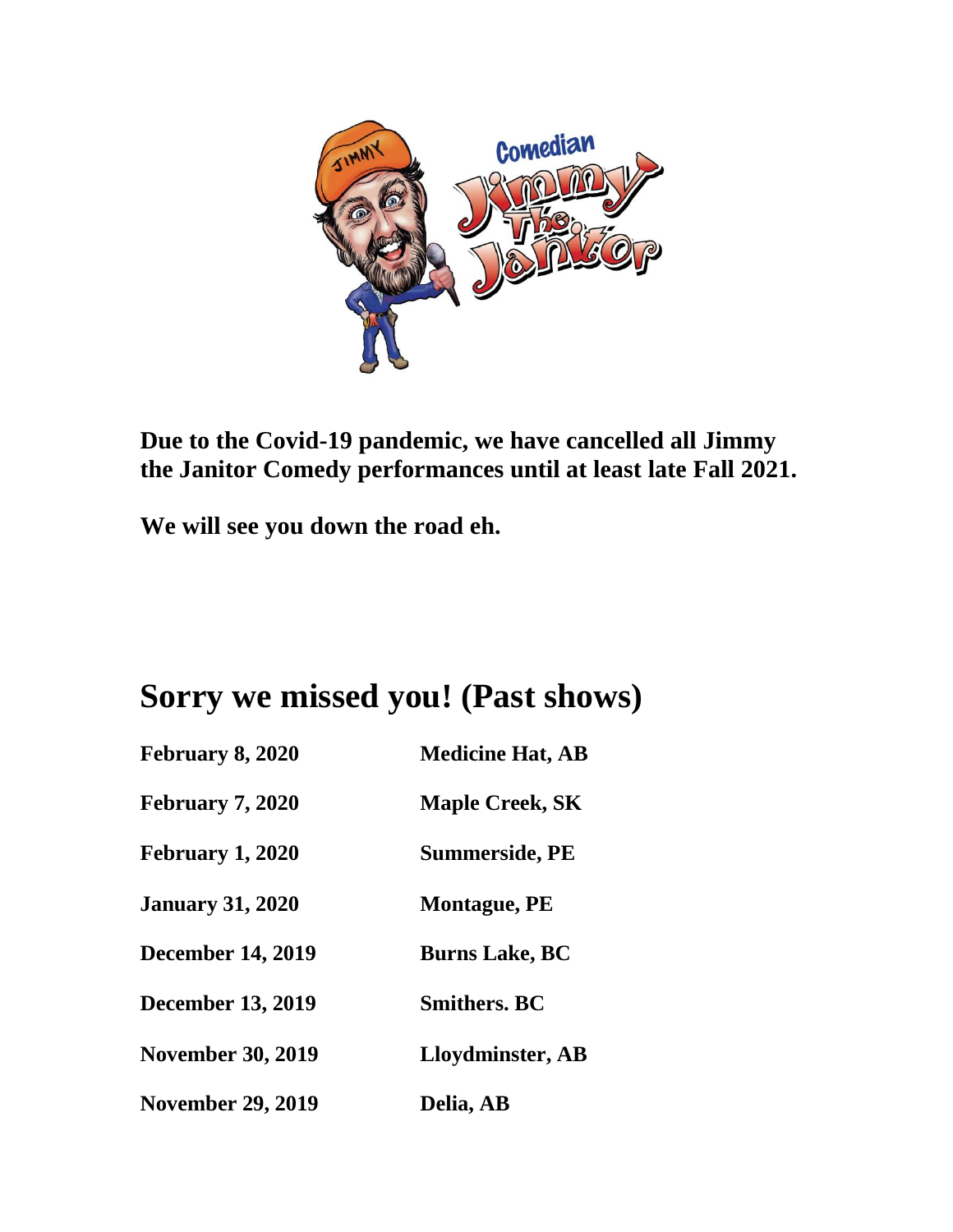| <b>November 23, 2019</b> | <b>Tiger Lily, AB</b> |
|--------------------------|-----------------------|
|                          |                       |

November 22, 2019 Donalda, AB

**Corporate Christmas Parties November/December (not listed)**

| <b>November 16, 2019</b>      | Eaglesham, AB                 |
|-------------------------------|-------------------------------|
| <b>November 15, 2019</b>      | <b>Eureka River, AB</b>       |
| <b>October 18, 2019</b>       | <b>Heatherton, NS</b>         |
| <b>October 6, 2019</b>        | <b>Thompson, MB</b>           |
| <b>October 5, 2019</b>        | Creighton, SK - Flin Flon, MB |
| <b>October 4, 2019</b>        | The Pas, MB                   |
| Sept 28, 2019                 | <b>Rexton, NB</b>             |
| <b>Saturday June 15, 2019</b> | Port Elgin, ON                |
| <b>Friday June 14, 2019</b>   | Goderich, ON                  |
| <b>Tuesday May 28, 2019</b>   | Iqaluit, NU                   |
| Saturday Apr 27, 2019         | <b>Yarmouth, NS</b>           |
| Friday April 26, 2019         | <b>New Glasgow, NS</b>        |
| Saturday April 6, 2019        | <b>Wainwright, AB</b>         |
| Friday April 5, 2019          | <b>Westlock, AB</b>           |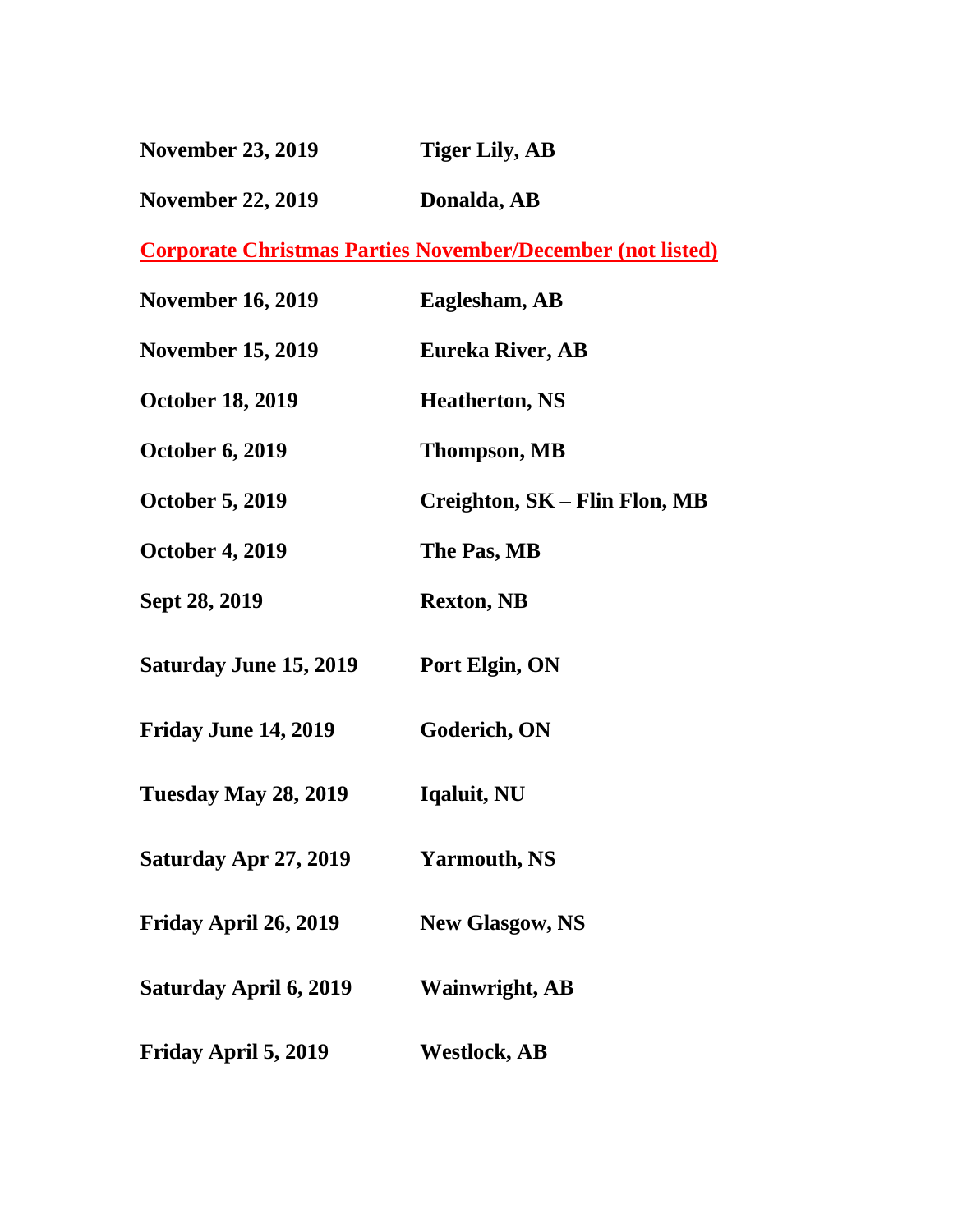| <b>Friday Mar 22, 2019</b>                      | Salisbury, NB                        |
|-------------------------------------------------|--------------------------------------|
| <b>Saturday Mar 9, 2019</b>                     | <b>Valleyview, AB</b>                |
| Friday Mar 8, 2019                              | Lamont, AB                           |
| <b>Saturday Feb 23, 2019</b>                    | <b>Florenceville-Bristol, NB</b>     |
| <b>Friday Feb 22, 2019</b>                      | Miramichi, NB                        |
| <b>Saturday Feb 2, 2019</b>                     | Elmira, PE (Souris region)           |
| Friday Feb 1, 2019                              | <b>Elmsdale PE</b> (Alberton region) |
| <b>December 8, 2018</b>                         | Lombardy, ON                         |
| <b>December 7, 2018</b>                         | Dacre, ON                            |
| <b>Corporate Christmas Parties (not listed)</b> |                                      |
| <b>November 18, 2018</b>                        | <b>Evansburg, AB</b>                 |
| <b>November 17, 2018</b>                        | Athabasca, AB                        |
| <b>November 4, 2018</b>                         | <b>Church Point, NS</b>              |
| <b>October 27, 2018</b>                         | Dryden, ON                           |
| <b>October 26, 2018</b>                         | <b>Red Lake, ON</b>                  |
| <b>October 25, 2018</b>                         | <b>Fort Frances, ON</b>              |
| <b>October 23, 2018</b>                         | <b>Toronto, ON</b>                   |
| <b>October 21st, 2018</b>                       | Chapleau, ON                         |
|                                                 |                                      |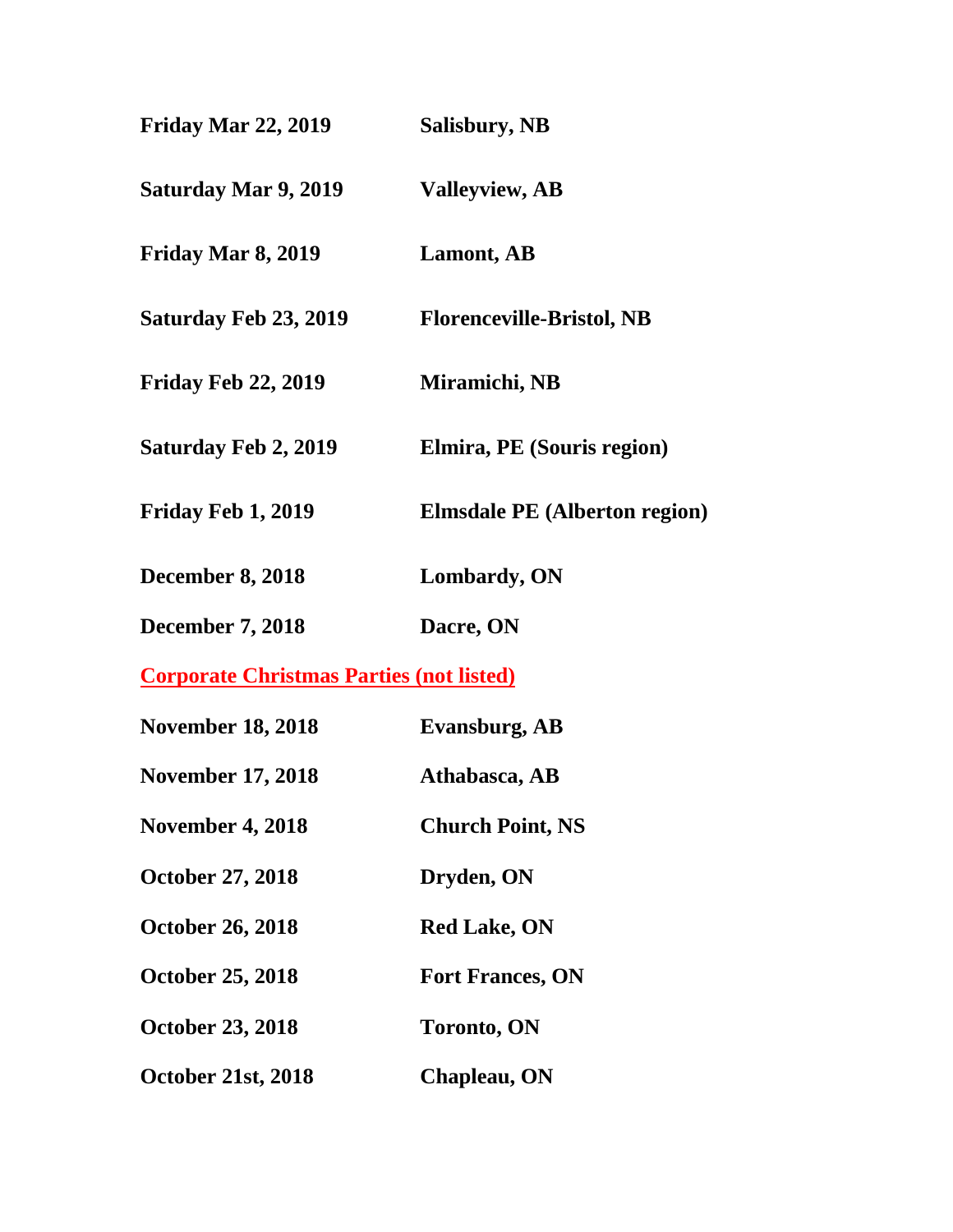| <b>October 20, 2018</b> | Wawa, ON                    |
|-------------------------|-----------------------------|
| <b>October 19, 2018</b> | <b>Marathon, ON</b>         |
| <b>October 13, 2018</b> | <b>Tatamagouche, NS</b>     |
| <b>October 12, 2018</b> | <b>Arichat, NS</b>          |
| September 8, 2018       | <b>Summerside PEI</b>       |
| <b>August 24, 2018</b>  | <b>York PEI</b>             |
| <b>August 16, 2018</b>  | Dieppe, NB                  |
| <b>May 24, 2018</b>     | <b>Edmonton, AB</b>         |
| <b>April 28, 2018</b>   | Vilna, AB                   |
| <b>April 27, 2018</b>   | Ponoka, AB                  |
| <b>April 25, 2018</b>   | <b>Medicine Hat, AB</b>     |
| <b>April 21. 2018</b>   | <b>Burton, NB</b>           |
| <b>April 20, 2018</b>   | <b>Janeville, NB</b>        |
| <b>March 17, 2018</b>   | Cremona, AB                 |
| <b>March 16, 2018</b>   | <b>Botha (Stettler), AB</b> |
| <b>March 3, 2018</b>    | <b>Wentworth, NS</b>        |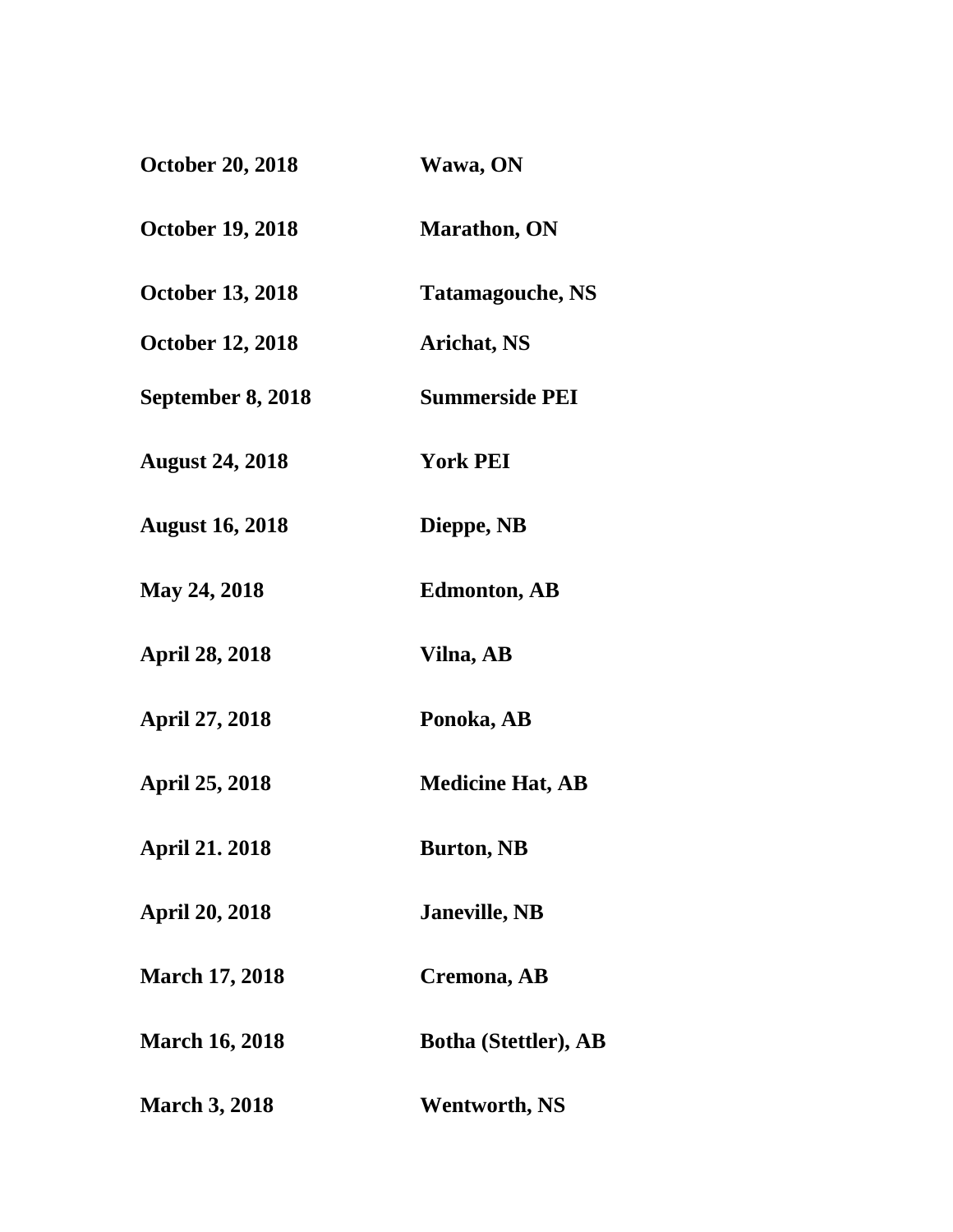| <b>March 2, 2018</b>                            | Parrsboro, NS            |
|-------------------------------------------------|--------------------------|
| <b>February 24, 2018</b>                        | <b>Bruce, AB</b>         |
| <b>February 23, 2018</b>                        | <b>Whitecourt, AB</b>    |
| <b>February 10, 2018</b>                        | <b>Big Stone, AB</b>     |
| <b>February 9, 2018</b>                         | Hilda, AB                |
| <b>January 27, 2018</b>                         | <b>Fairview, AB</b>      |
| <b>January 26, 2018</b>                         | <b>Grand Prairie, AB</b> |
| <b>December 10, 2017</b>                        | <b>Boyle, AB</b>         |
| <b>December 9, 2017</b>                         | Lloydminster, AB         |
| <b>December 8, 2017</b>                         | <b>St Walburg, SK</b>    |
| <b>Corporate Christmas Parties (not listed)</b> |                          |
| <b>November 4, 2017</b>                         | <b>Sydney, NS</b>        |
| <b>November 3, 2017</b>                         | <b>Port Hawkesbury</b>   |
| <b>October 21, 2017</b>                         | <b>Truro, NS</b>         |
| <b>October 20, 2017</b>                         | Caledonia, NS            |
| <b>October 15, 2017</b>                         | Morrisburg, ON           |
|                                                 |                          |

**October 14, 2017 Morrisburg, ON**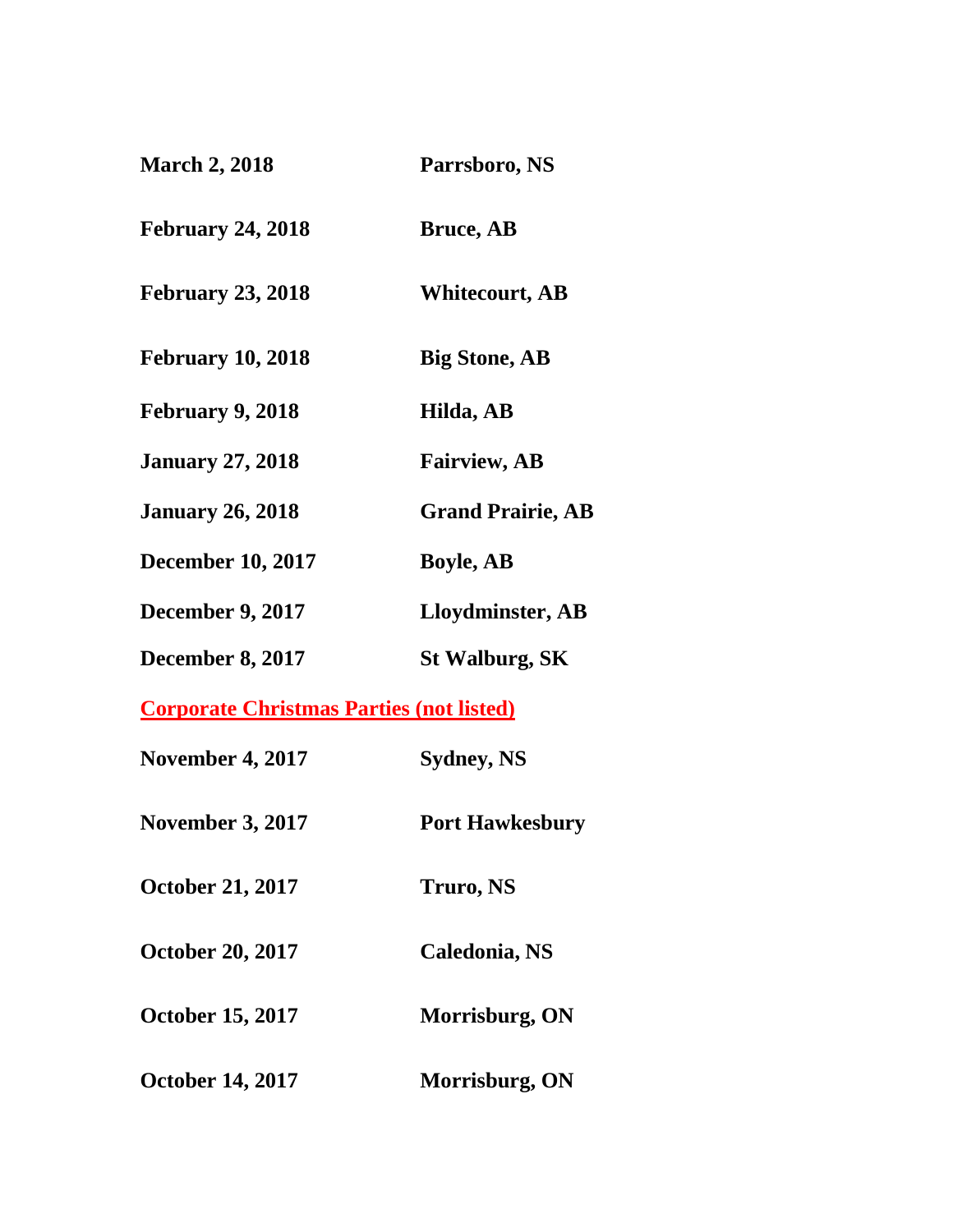| <b>October 13, 2017</b>  | Morrisburg, ON              |
|--------------------------|-----------------------------|
| <b>October 12, 2017</b>  | Morrisburg, ON              |
| <b>October 11, 2017</b>  | Morrisburg, ON              |
| <b>October 10, 2017</b>  | Morrisburg, ON              |
| <b>August 5, 2017</b>    | <b>Murray River, PE</b>     |
| <b>July 10, 2017</b>     | <b>Casino New Brunswick</b> |
| <b>July 8, 2017</b>      | <b>Margaree Centre, NS</b>  |
| <b>June 17, 2017</b>     | <b>North Rustico, PE</b>    |
| <b>May 13, 2017</b>      | <b>St Stephen, NB</b>       |
| <b>May 12, 2017</b>      | Miramichi, NB               |
| <b>April 29, 2017</b>    | <b>Fredericton, NB</b>      |
| April 28, 2017           | <b>Bristol</b> , NB         |
| <b>April 27, 2017</b>    | <b>Moncton, NB</b>          |
| April 21-22, 2017        | <b>Bathurst, NB</b>         |
| April 20, 2017           | <b>Dalhousie, NB</b>        |
| <b>April 1, 2017</b>     | <b>Tillsonburg, ON</b>      |
| <b>March 29, 2017</b>    | <b>Charlottetown, PE</b>    |
| <b>February 19, 2017</b> | <b>Bow Island, AB</b>       |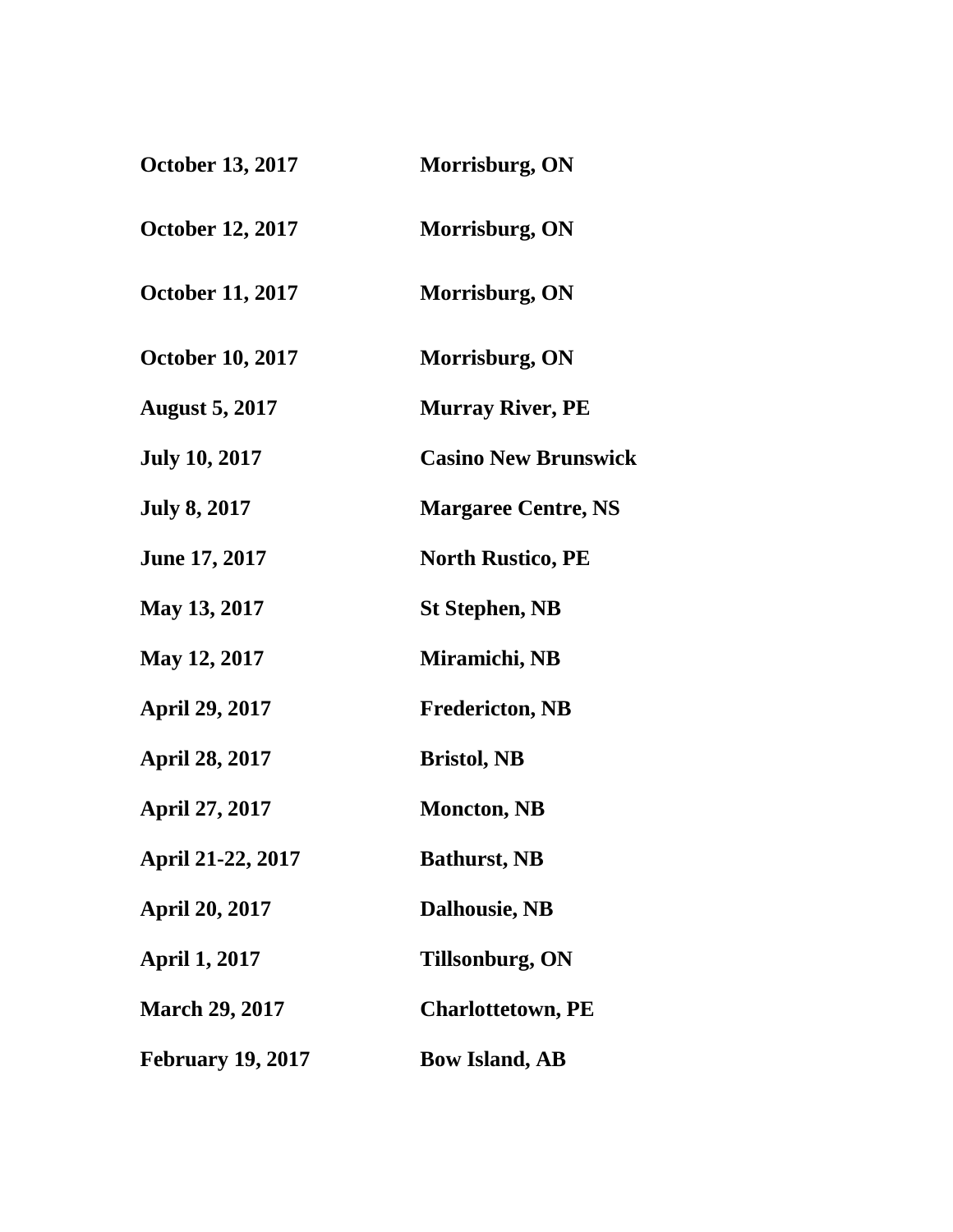| <b>February 18, 2017</b> | <b>Medicine Hat, AB</b>     |
|--------------------------|-----------------------------|
| <b>February 17, 2017</b> | <b>Maple Creek, SK</b>      |
| <b>February 11, 2017</b> | Neilburg, SK                |
| <b>February 10, 2017</b> | Spondin, AB                 |
| <b>February 9, 2017</b>  | <b>Camrose, AB</b>          |
| <b>January 28, 2017</b>  | <b>Plamondon, AB</b>        |
| <b>January 27, 2017</b>  | <b>Carrot Creek, AB</b>     |
| <b>January 26, 2017</b>  | <b>Red Deer, AB</b>         |
| <b>December 3, 2016</b>  | <b>Mallaig, AB</b>          |
| <b>November 29, 2016</b> | <b>Cornwall, ON</b>         |
| <b>November 26, 2016</b> | <b>Dundas Heritage Hall</b> |
|                          |                             |

| <b>October 14, 2016</b>   | <b>Heatherton, NS</b>   |
|---------------------------|-------------------------|
| <b>October 13, 2016</b>   | <b>Sackville, NB</b>    |
| <b>October 1, 2016</b>    | Port Elgin, ON          |
| <b>September 30, 2016</b> | <b>Kincardine, ON</b>   |
| <b>September 10, 2016</b> | <b>Summerside, PE</b>   |
| September 9, 2016         | <b>Brudenell, PE</b>    |
| <b>August 19, 2016</b>    | <b>Plaster Rock, NB</b> |
| May 13, 2016              | <b>Owen Sound, ON</b>   |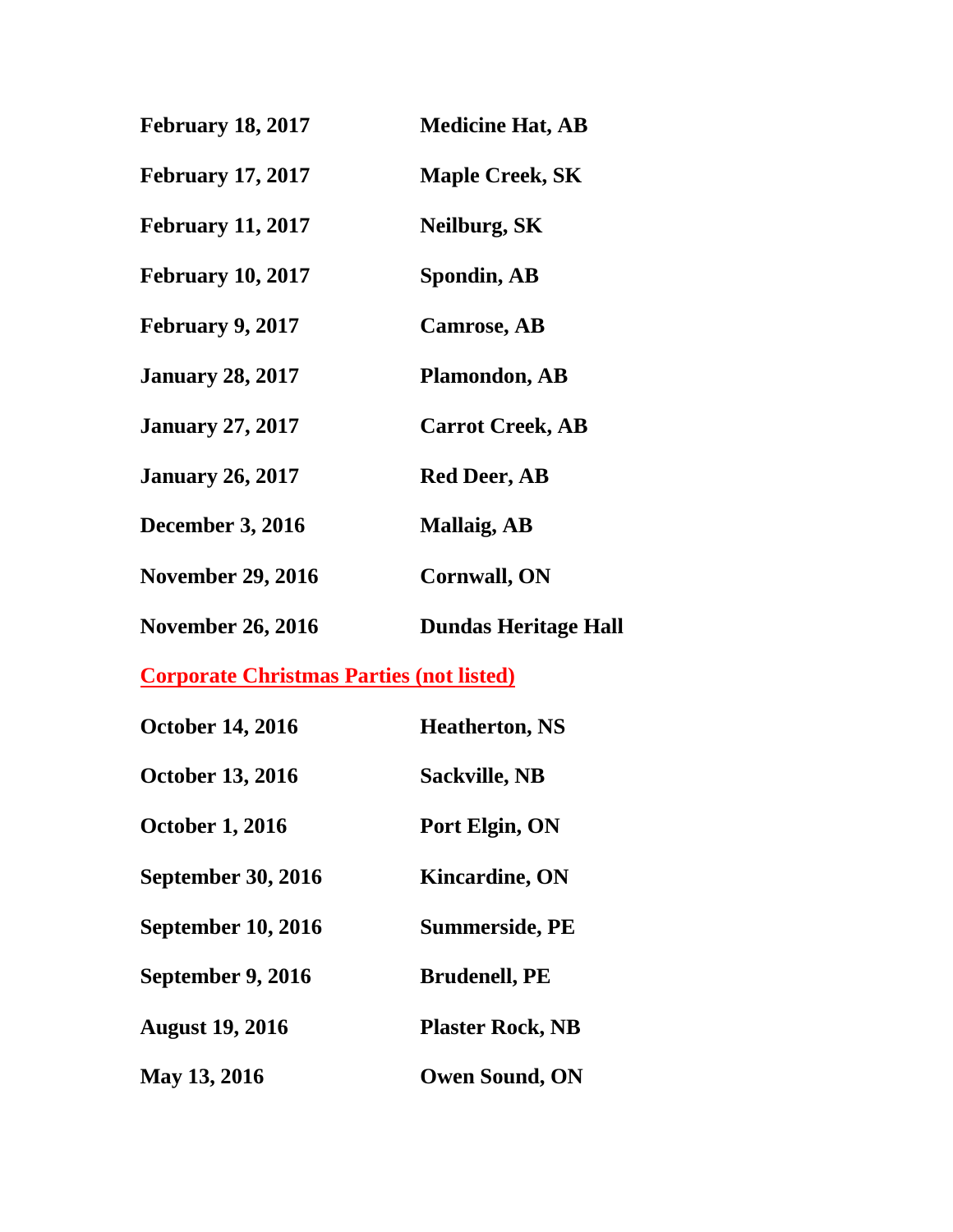| <b>May 12, 2016</b>      | <b>Brantford, ON</b>       |
|--------------------------|----------------------------|
| <b>April 28, 2016</b>    | <b>Westlock, AB</b>        |
| <b>April 27, 2016</b>    | <b>Medicine Hat, AB</b>    |
| <b>April 24, 2016</b>    | LeDuc, AB                  |
| <b>April 8, 2016</b>     | Pictou, NS                 |
| <b>April 6, 2016</b>     | Iqaluit, NU                |
| <b>April 2, 2016</b>     | <b>Yarmouth, NS</b>        |
| <b>April 1, 2016</b>     | <b>Lawrencetown, AV,NS</b> |
| <b>March 19, 2016</b>    | <b>Rio Grande, AB</b>      |
| <b>March 18, 2016</b>    | Eureka River, AB           |
| <b>March 17, 2016</b>    | Valhalla, AB               |
| <b>March 5, 2016</b>     | <b>Antler Lake, AB</b>     |
| <b>March 4, 2016</b>     | <b>Wainwright, AB</b>      |
| <b>March 3, 2016</b>     | <b>Valleyview, AB</b>      |
| February 6, 2016         | <b>Alberton, PE</b>        |
| <b>January 30, 2016</b>  | Souris, PE                 |
| <b>January 23, 2016</b>  | Kinkora, PE                |
| <b>December 19, 2015</b> | <b>Woodstock, NB</b>       |
| <b>December 12, 2015</b> | <b>Whitecourt, AB</b>      |
| <b>December 11, 2015</b> | <b>Consort, AB</b>         |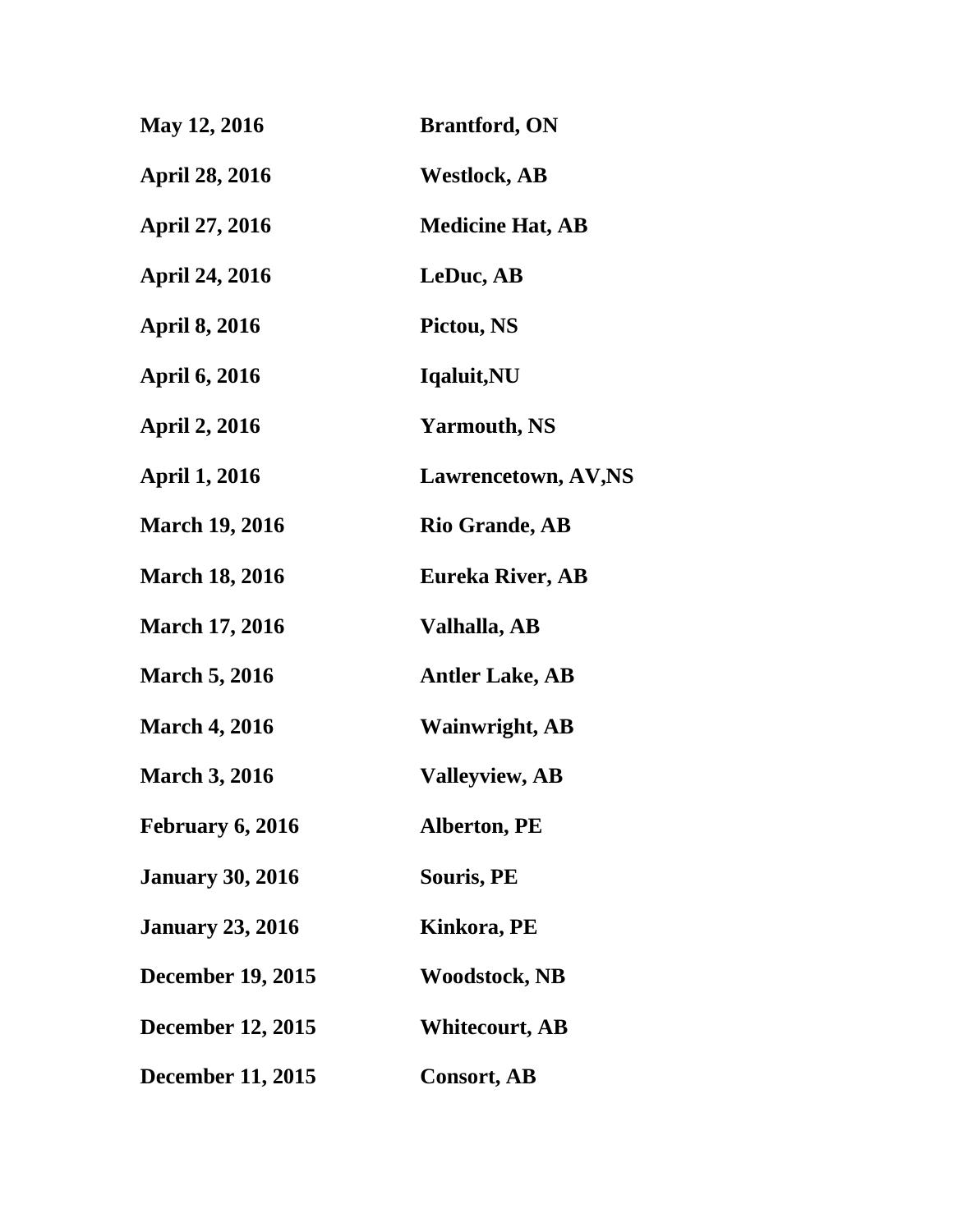| <b>December 5, 2015</b>                         | <b>Maidstone, SK</b>       |
|-------------------------------------------------|----------------------------|
| <b>November 28, 2015</b>                        | <b>Barrhead, AB</b>        |
| <b>November 27, 2015</b>                        | Donalda, AB                |
| <b>November 21, 2015</b>                        | <b>Buffalo, AB</b>         |
| <b>November 20, 2015</b>                        | Dewberry, AB               |
| <b>November 19, 2015</b>                        | <b>Bonnyville, AB</b>      |
| <b>Corporate Christmas Parties (not listed)</b> |                            |
| <b>November 7, 2015</b>                         | <b>Woodstock, NB</b>       |
| <b>November 6, 2015</b>                         | <b>Coles Island, NB</b>    |
| <b>October 18, 2015</b>                         | Morrisburg, ON             |
| <b>October 17, 2015</b>                         | Morrisburg, ON             |
| <b>October 16, 2015</b>                         | Morrisburg, ON             |
| <b>October 15, 2015</b>                         | Morrisburg, ON             |
| <b>October 14, 2015</b>                         | Morrisburg, ON             |
| <b>October 3, 2015</b>                          | <b>Port Hawkesbury, NS</b> |
| <b>October 2, 2015</b>                          | <b>Bridgewater, NS</b>     |
| <b>October 1, 2015</b>                          | <b>Shelburne, NS</b>       |
| <b>September 26, 2015</b>                       | <b>Woods Harbour, NS</b>   |
| <b>June 13, 2015</b>                            | Delburne, AB               |
| <b>June 12, 2015</b>                            | <b>Rimbey, AB</b>          |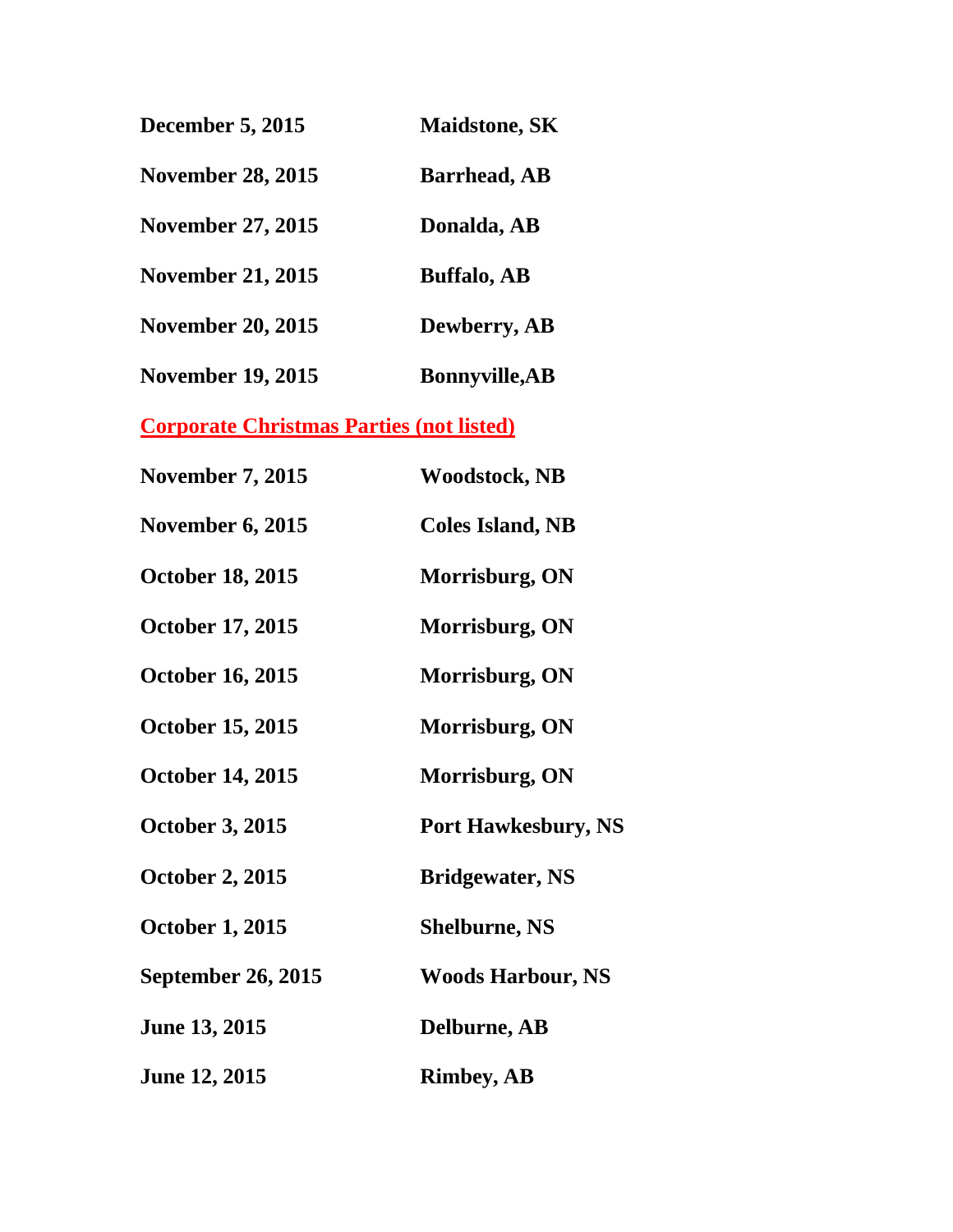| <b>June 11, 2015</b>     | <b>Camrose, AB</b>        |
|--------------------------|---------------------------|
| <b>May 31, 2015</b>      | <b>Grande Prairie, AB</b> |
| <b>May 30, 2015</b>      | <b>Mayerthorpe, AB</b>    |
| <b>May 29, 2015</b>      | <b>McLennan</b> , AB      |
| <b>May 28, 2015</b>      | <b>Drayton Valley, AB</b> |
| May 23, 2015             | <b>Vegreville, AB</b>     |
| <b>May 21, 2015</b>      | <b>Spruce Grove, AB</b>   |
| <b>May 8, 2015</b>       | <b>Moncton, NB</b>        |
| <b>April 24, 2015</b>    | <b>Bathurst, NB</b>       |
| <b>April 23, 2015</b>    | Miramichi, NB             |
| <b>April 18, 2015</b>    | <b>Fredericton, NB</b>    |
| April 17, 2015           | <b>Bristol, NB</b>        |
| <b>April 16, 2015</b>    | <b>Dalhousie, NB</b>      |
| <b>February 21, 2015</b> | Port Elgin, ON            |
| <b>February 20, 2015</b> | Goderich, ON              |
| <b>February 15, 2015</b> | Athabasca, AB             |
| <b>February 14, 2015</b> | <b>Elk Point, AB</b>      |
| <b>February 13, 2015</b> | Lac La Biche, AB          |
| <b>January 24, 2015</b>  | Spondin, AB               |
| <b>January 23, 2015</b>  | <b>Camrose, AB</b>        |
|                          |                           |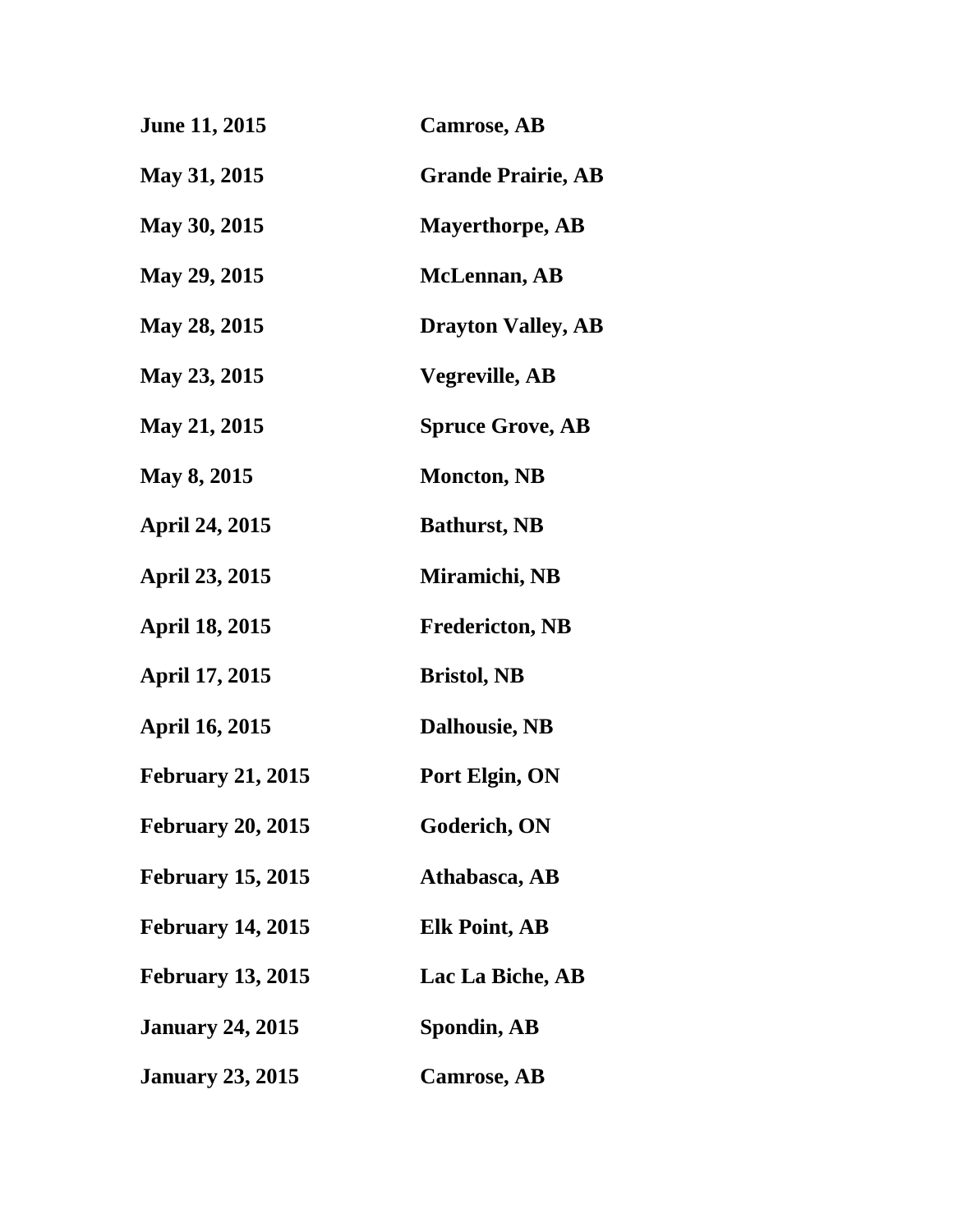| <b>January 7, 2015</b>         | Truro, NS           |
|--------------------------------|---------------------|
| December 14th 2014             | <b>Boyle, AB</b>    |
| December 13th 2014             | <b>Hardisty, AB</b> |
| December 12th 2014             | <b>Strome, AB</b>   |
| November 22 <sup>nd</sup> 2014 | Vilna, AB           |

| November 15th 2014              | <b>Antigonish, NS</b>    |
|---------------------------------|--------------------------|
| November 14th 2014              | <b>River John, NS</b>    |
| November 1st 2014               | <b>Yarmouth, NS</b>      |
| October 25th 2014               | <b>Kenora, ON</b>        |
| October 24th 2014               | Dryden, ON               |
| October 23rd 2014               | <b>Red Lake, ON</b>      |
| October 18th 2014               | <b>Fort Frances, ON</b>  |
| October 17th 2014               | <b>Sioux Lookout, ON</b> |
| September $23rd2014$            | <b>St Andrews, NB</b>    |
| September 21 <sup>st</sup> 2014 | Nipigon, ON              |
| September 20 <sup>th</sup> 2014 | <b>Marathon</b> , ON     |
| September 19th 2014             | Wawa, ON                 |
| September 18th 2014             | <b>Manitouwadge, ON</b>  |
| September 17th 2014             | <b>Geraldton, ON</b>     |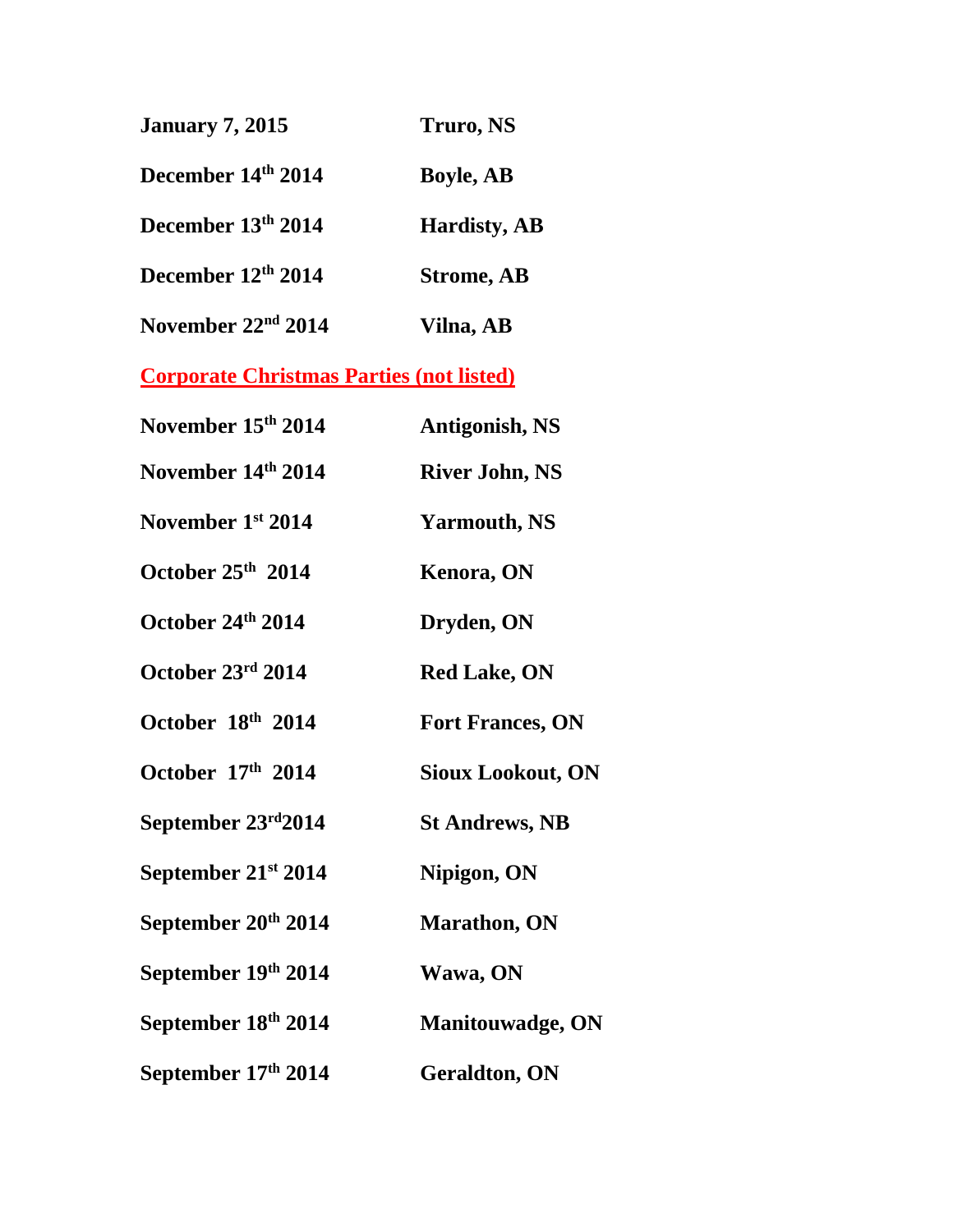| August $23^{\text{rd}}$ 2014   | <b>Morell, PE</b>         |
|--------------------------------|---------------------------|
| <b>August 14th 2014</b>        | <b>CFB Wainwright</b>     |
| <b>July 18th 2014</b>          | <b>Entry Island, QC</b>   |
| May $31^{st}$ 2014             | <b>Ryley, AB</b>          |
| April $9th 2014$               | Quispamsis, NB            |
| April $6th 2014$               | Miramichi, NB             |
| April $5th 2014$               | <b>New Ross, NS</b>       |
| April 4th 2014                 | <b>Weymouth, NS</b>       |
| March 29th 2014                | <b>Florenceville, NB</b>  |
| <b>March 28th 2014</b>         | <b>Fredericton, NB</b>    |
| February 25 <sup>th</sup> 2014 | <b>Red Deer, AB</b>       |
| February 23rd 2014             | <b>Fairview, AB</b>       |
| February $22nd 2014$           | <b>Fox Creek, AB</b>      |
| February $21^{st}$ 2014        | <b>Grande Prairie, AB</b> |
| February 15th 2014             | Guysborough, NS           |
| February 14th 2014             | <b>Whycocomagh, NS</b>    |
| January 25 <sup>th</sup> 2014  | <b>Georgetown, PE</b>     |
| January 24th 2014              | <b>Charlottetown, PE</b>  |
| November 29th 2013             | Lloydminster, AB          |
| November 23rd 2013             | <b>St. Walburg, SK</b>    |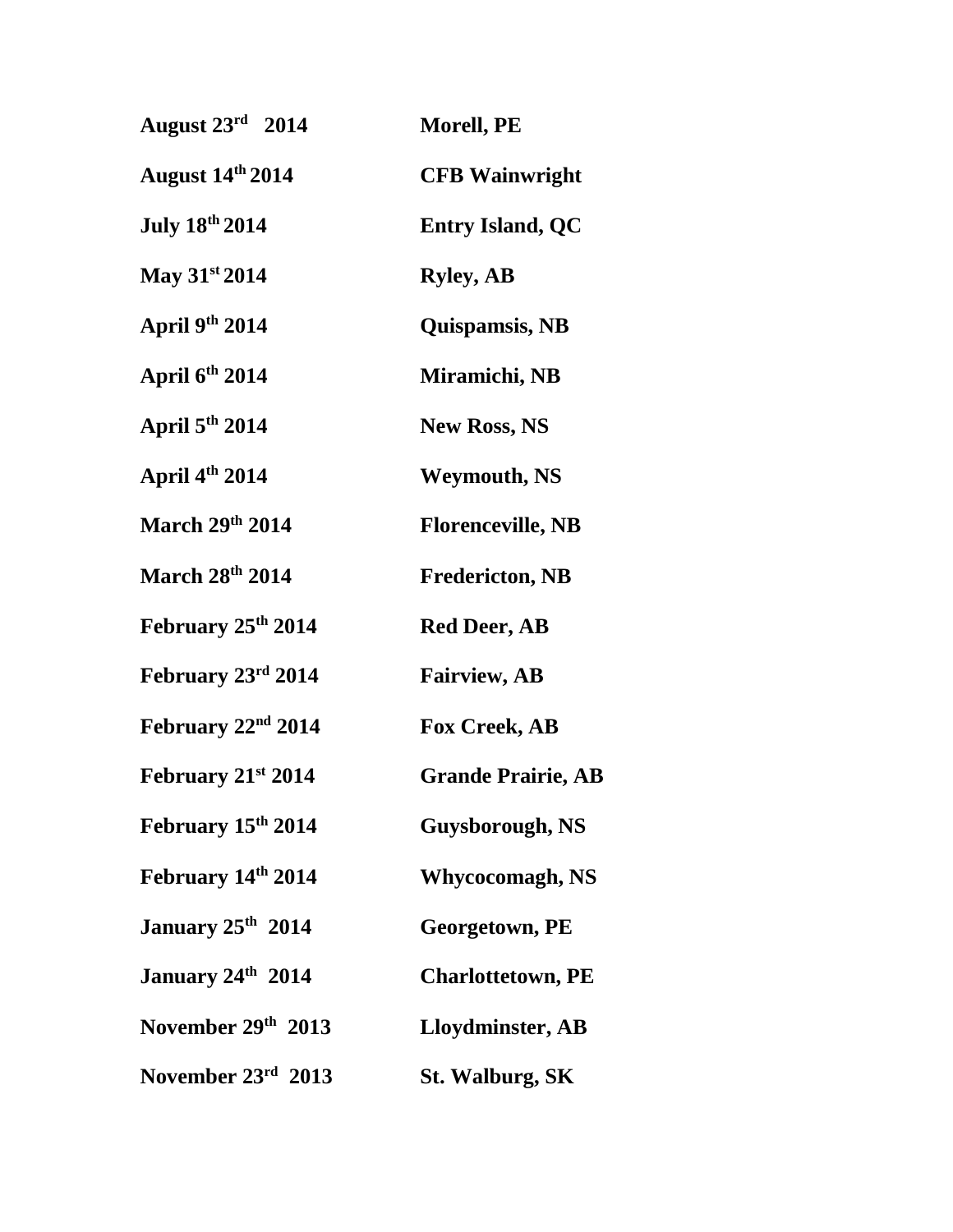| November $21^{st}$ 2013 | Two Hills, AB      |
|-------------------------|--------------------|
| November $20^{th}$ 2013 | <b>Camrose, AB</b> |

| November 15th 2013        | Port Williams, NS          |
|---------------------------|----------------------------|
| November 14th 2013        | <b>Annapolis Royal, NS</b> |
| October 27th 2013         | Leduc, AB                  |
| October 26th 2013         | <b>Cherry Grove, AB</b>    |
| October 25th 2013         | <b>Carrot Creek, AB</b>    |
| August $25th$ 2013        | <b>Little Current, ON</b>  |
| <b>August 24th 2013</b>   | Chapleau, ON               |
| August $23^{\rm rd}$ 2013 | <b>Thunder Bay, ON</b>     |
| June 14th 2013            | Truro, NS                  |
| June 13th 2013            | <b>New Glasgow, NS</b>     |
| May 26th 2013             | <b>Whitecourt, AB</b>      |
| May $25^{th}$ 2013        | <b>Sexsmith, AB</b>        |
| May $24^{\text{th}}$ 2013 | Eaglesham, AB              |
| May $23^{\rm rd} 2013$    | <b>Valleyview, AB</b>      |
| May $16^h 2013$           | <b>Moncton, NB</b>         |
| May 11 <sup>th</sup> 2013 | <b>Arichat, NS</b>         |
| <b>April 27th 2013</b>    | <b>Fredericton, NB</b>     |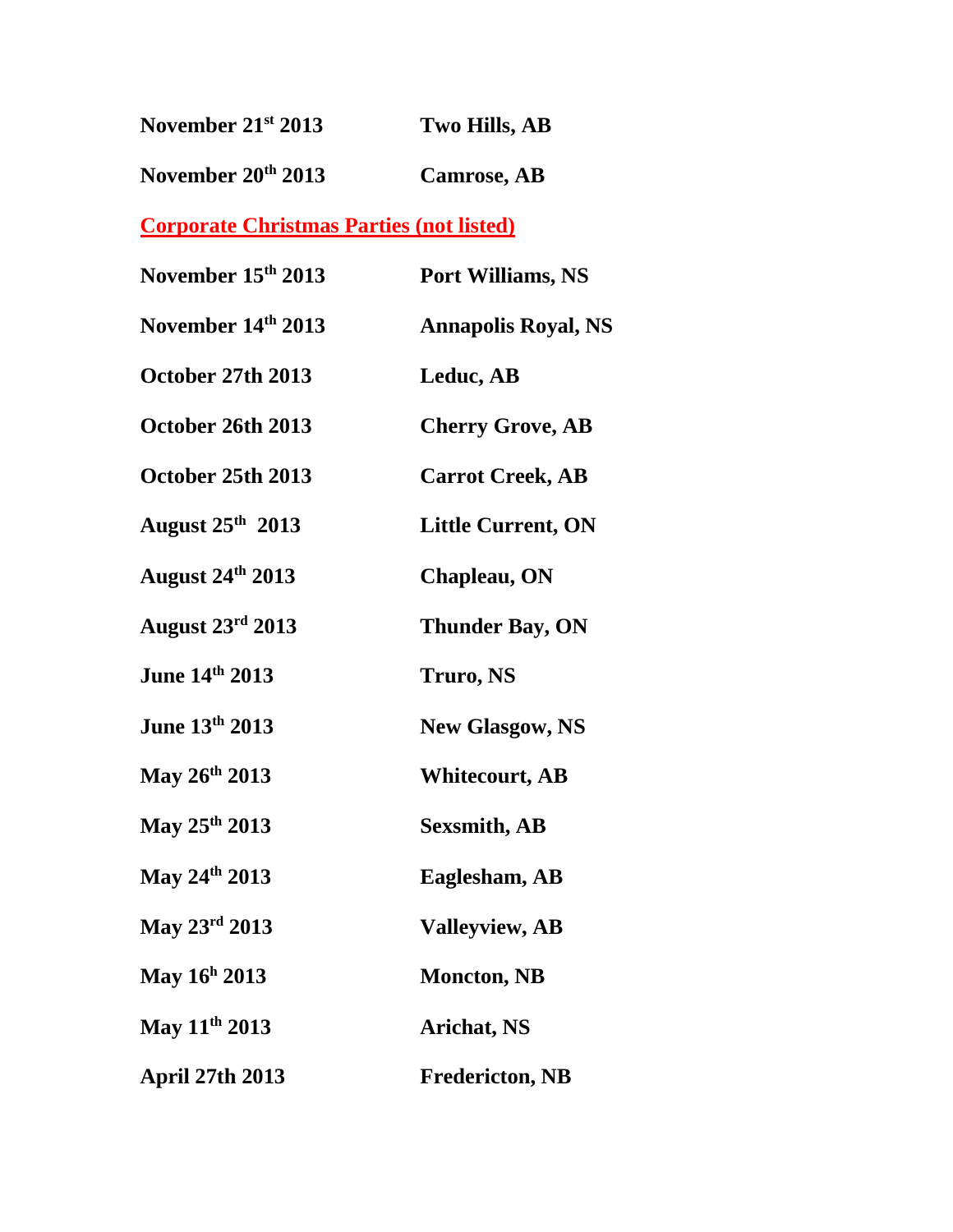| <b>April 26th 2013</b>        | <b>Florenceville-Bristol, NB</b> |
|-------------------------------|----------------------------------|
| <b>April 25th 2013</b>        | <b>Sackville, NB</b>             |
| <b>April 24th 2013</b>        | <b>Hampton</b> , NB              |
| April 21st 2013               | <b>Bathurst, NB</b>              |
| <b>April 20th 2013</b>        | <b>Dalhousie, NB</b>             |
| <b>April 19th 2013</b>        | Miramichi, NB                    |
| <b>March 9th 2013</b>         | <b>Kitscoty, AB</b>              |
| <b>March 8th 2013</b>         | <b>Atmore, AB</b>                |
| <b>March 8th 2013</b>         | <b>Edmonton, AB</b>              |
| <b>February 17th 2013</b>     | <b>Medicine Hat, AB</b>          |
| February 16th 2013            | <b>Fox Valley, SK</b>            |
| February 15th 2013            | Provost, AB                      |
| February 14th 2013            | <b>Wainwright, AB</b>            |
| February 7 <sup>th</sup> 2013 | <b>Moncton, NB</b>               |
| January 26 <sup>th</sup> 2013 | <b>Souris (Eastern Kings) PE</b> |
| <b>January 19th 2013</b>      | Kinkora, PE                      |
| January 18 <sup>th</sup> 2013 | <b>Alberton, PE</b>              |
| November 17th 2012            | <b>Buffalo, AB</b>               |
| November 16th 2012            | <b>Vegreville, AB</b>            |
| November 15th 2012            | <b>Westlock, AB</b>              |
|                               |                                  |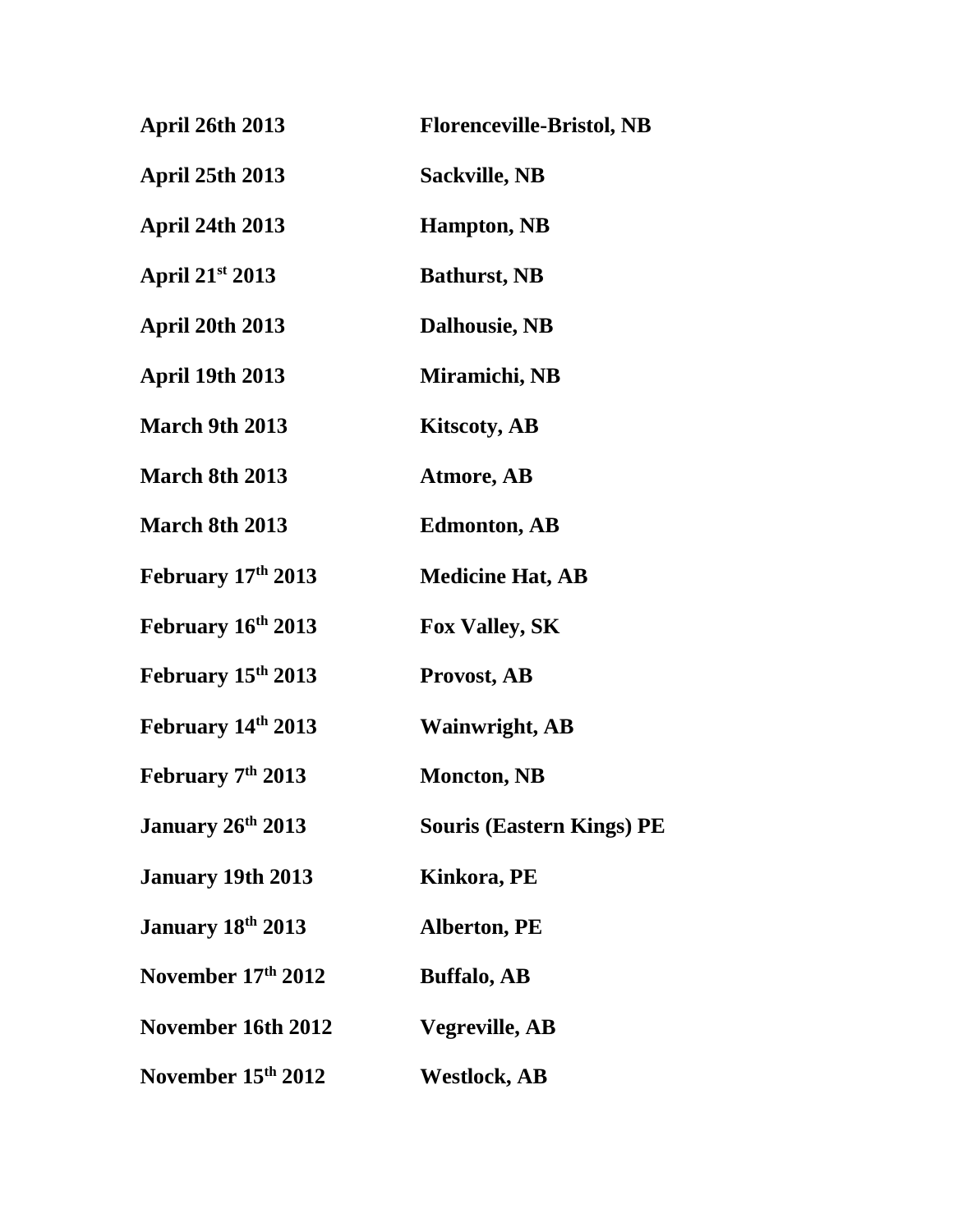| October 27th 2012           | Killam, AB                        |
|-----------------------------|-----------------------------------|
| October 26th 2012           | <b>Drayton Valley, AB</b>         |
| October 25th 2012           | Ponoka, AB                        |
| October 13th 2012           | <b>St. Stephen, NB</b>            |
| October $12th 2012$         | <b>Grand Manan, NB</b>            |
| June 24th 2012              | <b>Thompson, MB</b>               |
| June 23rd 2012              | <b>Creighton, SK/Flin Flon MB</b> |
| June 22 <sup>nd</sup> 2012  | The Pas, MB                       |
| <b>June 9th 2012</b>        | <b>LeCorey, AB</b>                |
| <b>June 8th 2012</b>        | <b>St Paul, AB</b>                |
| June 7th 2012               | <b>Cold Lake, AB</b>              |
| April 28th 2012             | <b>Amherst, NS</b>                |
| April 27th 2012             | <b>Woodstock, NB</b>              |
| April $22nd 2012$           | <b>Shelburne, NS</b>              |
| April 21st 2012             | <b>Yarmouth, NS</b>               |
| April 20 <sup>th</sup> 2012 | <b>Bridgewater, NS</b>            |
| April 15th 2012             | <b>Camrose, AB</b>                |
| April 14th 2012             | <b>Chauvin, AB</b>                |
| April 13th 2012             | Edson, AB                         |